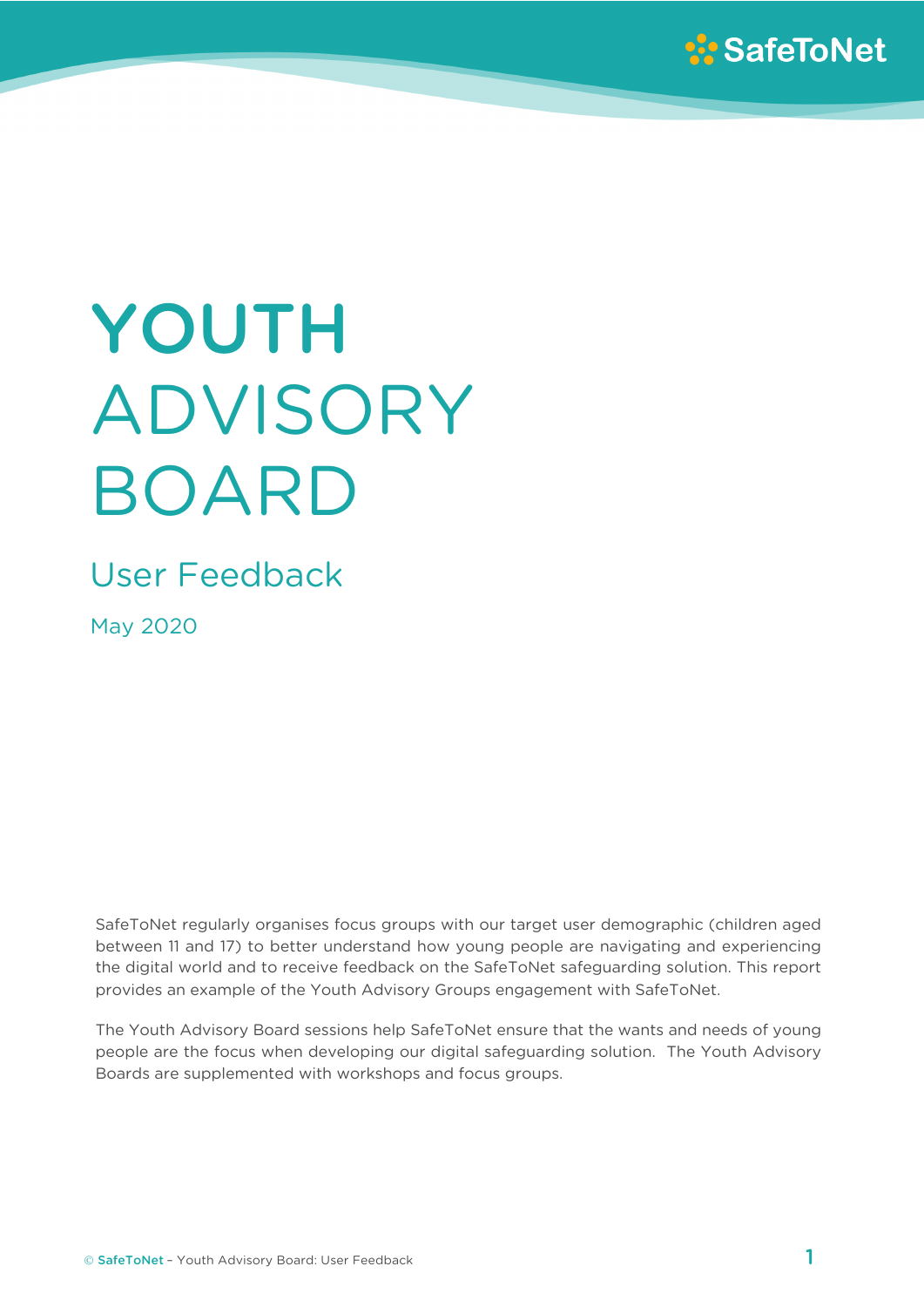# Youth Advisory Board 1

| Location                      | School in West London                                                                                                                                      |
|-------------------------------|------------------------------------------------------------------------------------------------------------------------------------------------------------|
| Date                          | November 2018                                                                                                                                              |
| No. of Attendees              | 11                                                                                                                                                         |
| Ages                          | $14 - 17$                                                                                                                                                  |
| Gender                        | All Female                                                                                                                                                 |
| <b>Purpose of Focus Group</b> | To gain an understanding of how children perceive the dangers in their<br>digital world and their parent's & school's role in keeping them safer<br>online |

The participants were asked to provide instances of when it should be appropriate for parents or schools to use safeguarding tools to help protect children online.



When should our parents (perhaps schools) use tools to safeguard us online?

Although the participants agreed that tools should be made available to parents and schools in order to protect them, 85% of the participants believed that parents should never be able to see the messages sent or received on a child's device, the remaining 15% only believed that message transcripts should be provided in the case of grooming.

#### Should our parents ever see what we send and receive?



The participants were then asked how their school and parents should keep them safe, if they believe that their messaging content should not be shared? Their response was that there should be a product that provides online protection without infringing on their privacy.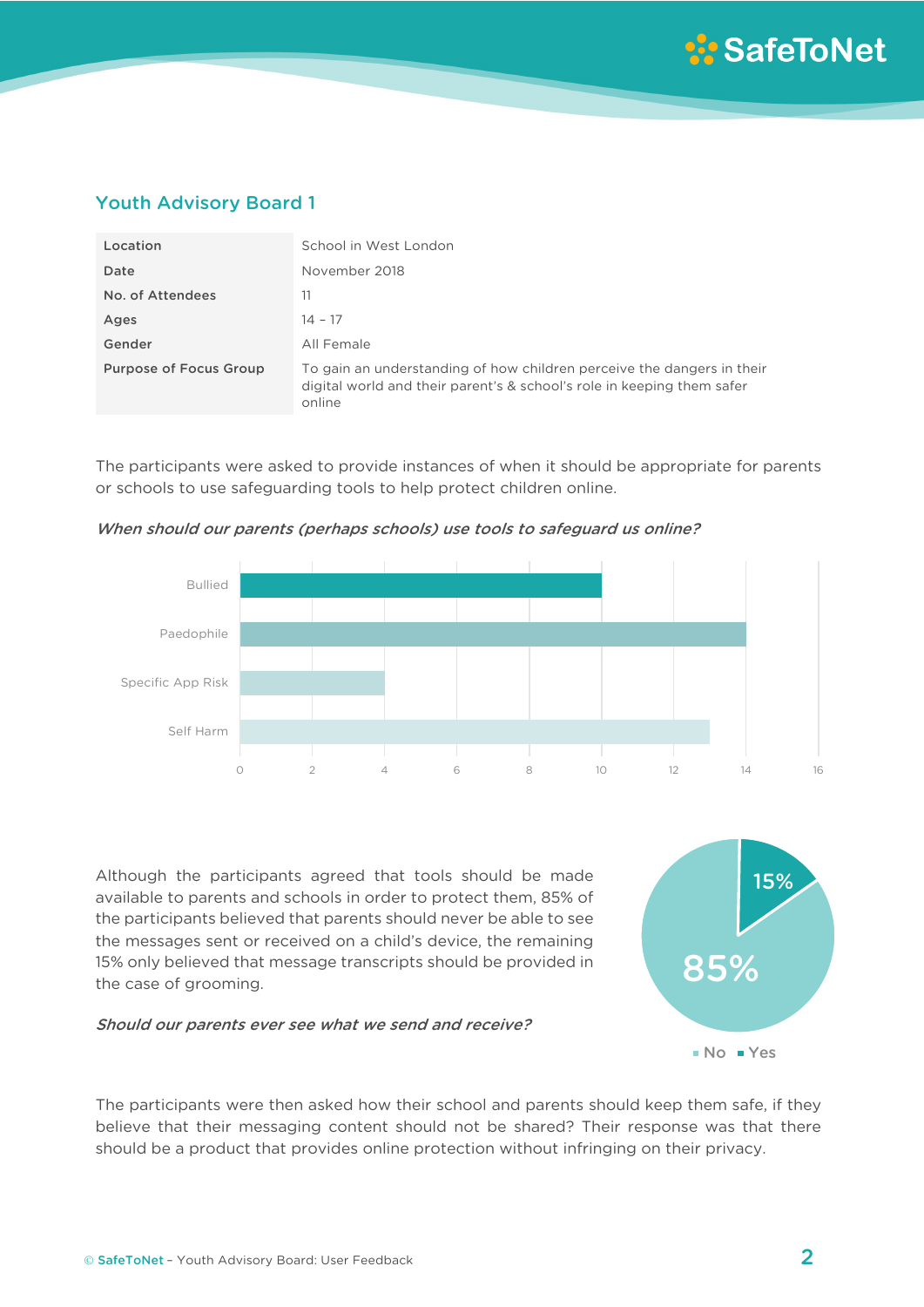--

# Youth Advisory Board 2

| Location               | Youth Centre in East London                                                                                                                                |
|------------------------|------------------------------------------------------------------------------------------------------------------------------------------------------------|
| Date                   | December 2018                                                                                                                                              |
| No. of Attendees       | 16                                                                                                                                                         |
| Ages                   | $13 - 17$                                                                                                                                                  |
| Gender                 | 9 Female 7 Male                                                                                                                                            |
| Purpose of Focus Group | To present ideas for new features and receive feedback from our target<br>demographic on how they believe that these features would impact their<br>lives. |

In this focus group the participants were divided into four groups and asked to sort current and planned features of the SafeToNet safeguarding solution into two lists; features that they did not want and features that they believed would help them.

### SafeToNet's Features

The participants stated that the following features would help them

- Targeted Advice for the Child •
- Safety Indicator •
- Detection of risky behaviours with advice & guidance on how to kerb those behaviours  $\bullet$
- Detection of negative emotions  $\bullet$
- Detection of a change in behaviour that could point to a mental health issue  $\bullet$
- Gallery Scanning for sexual content  $\bullet$
- Parent customisation for language filtering (increasing or decreasing the level of severity that a child may use in their language)
- $\bullet$  = Feature available now  $\bullet$  = In development

The participants in this focus group highlighted that customisation of the features was particularly important as the dangers that an eleven-year-old faces and fourteen-year-old faces, vary greatly. For example, 100% of the participants agreed that the biggest digital social problem affecting thirteen-year-olds and above is the sending and receiving of sexual images or messages, whereas cyberbullying was of a greater concern to the younger ages.

As a result, the participants were satisfied that SafeToNet offers the features that tackle these issues already and were also satisfied that customisation is in development.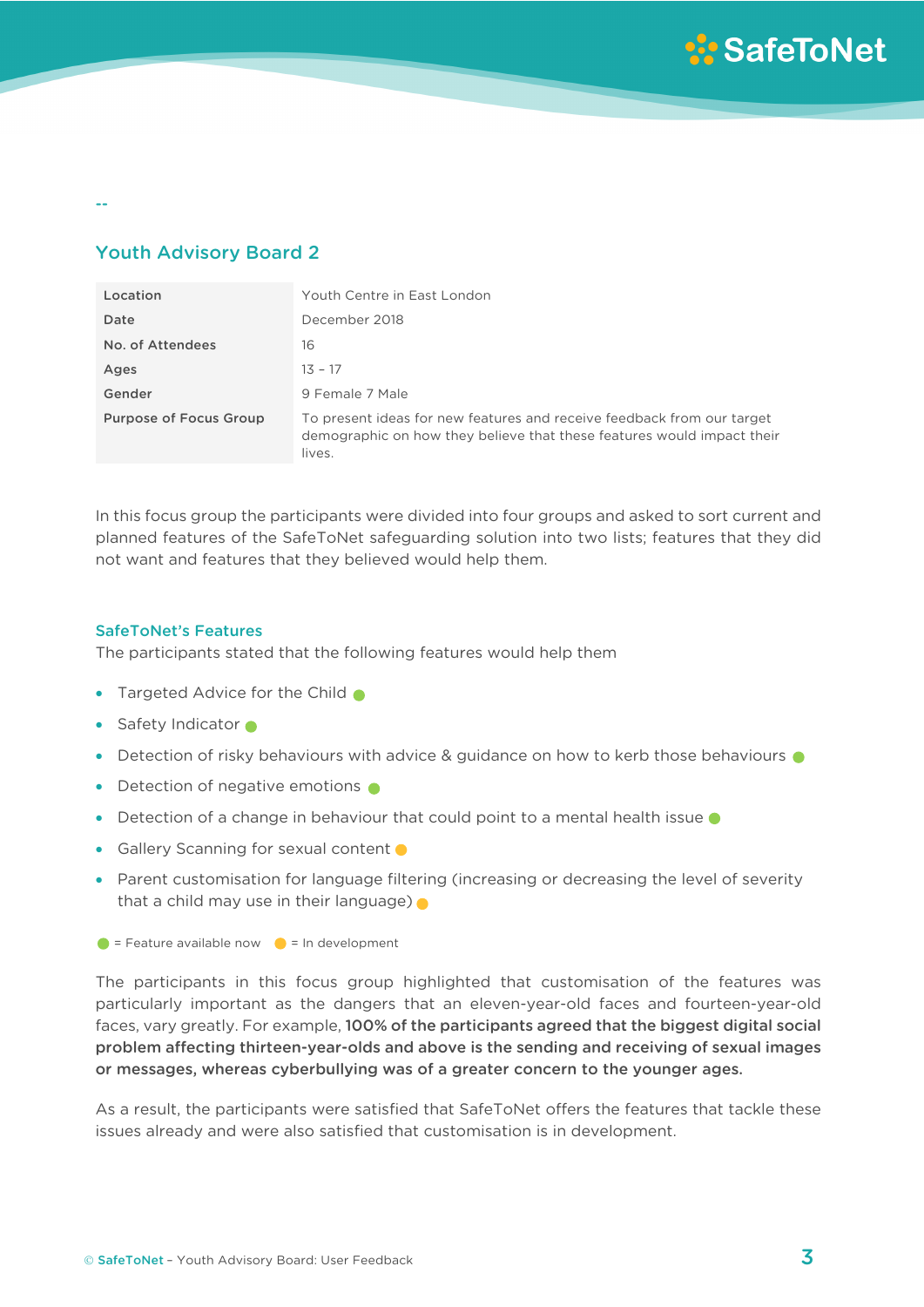#### The participants' views on device management

The participants stated that if their parents downloaded parental controls software onto their devices, the biggest concern would be the device management features such as app blocking, device locks and time schedules: 50% added that parental controls features would make it difficult for them to willingly allow parental controls software on their devices. SafeToNet does not offer device or app management and therefore would not encounter this resistance.

--

## Youth Advisory Board 3

| Location                      | Youth Centre in East London                                                        |
|-------------------------------|------------------------------------------------------------------------------------|
| Date                          | <b>April 2019</b>                                                                  |
| No. of Attendees              | 4                                                                                  |
| Ages                          | $14 - 15$                                                                          |
| Gender                        | All Female                                                                         |
| <b>Purpose of Focus Group</b> | To receive user feedback on the design and user experience of the<br>SafeToNet app |

#### Keyboard Feedback

After being given a demonstration of the SafeToNet keyboard, participants called the keyboard's filtering of harmful language effective. The participants were shown the keyboard filtering examples of cyberbullying and medium-level-severity sexting. The participants responded positively to the advice & guidance feature in addition to the real-time adaptation of the keyboard warning messages. They felt it put young people in control of their own behaviour and encouraged a positive change in behaviour.

In addition to testing the functionality of the keyboard they also provided suggestions on how to improve the User Experience (UX) whilst the keyboard is in use.

Attendees stated that if SafeToNet could incorporate GIFs or memes in the advice & guidance that they would be more receptive to the message presented to them. This ties in to SafeToNet's findings in youth advisory board 1 when the participants were asked, "how can we convince young people that we are on their side?", to which 50% answered "get on their level". These suggestions have begun to be developed. By using memes and GIFs, which are extremely common in young people's everyday online interactions, SafeToNet would be more readily accepted by the children themselves as the UX would be greatly improved.